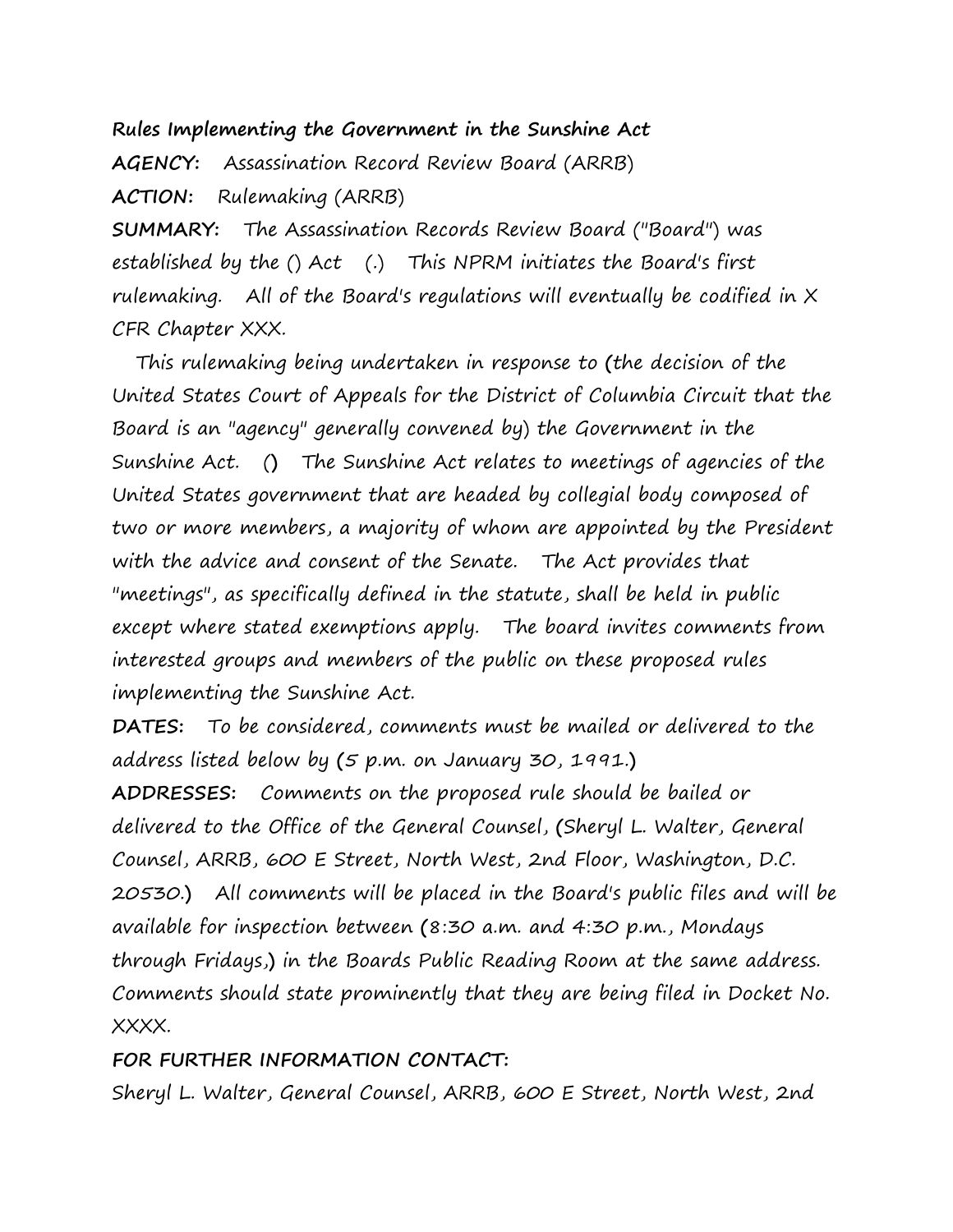Floor, Washington, D.C. 20530.

 To discharge its responsibilities, the Board gathers as a collegial body at its Washington, DC offices, at ARRB facilities, and at other locations as appropriate. Since the Board, including its staff, is a small agency (currently authorized to fill up to equivalent of 100 full-time staff positions), member work both personally and collectively in the discharge of the Board's responsibilities under its statute. Board activities include such matters as: **?**

 The Act defines meetings and sets certain requirements for advacne public notice of such meetings (5 U.S.C. 552b(e) and permits agencies to close meetings to public attendance and withhold information regarding meetings where an agency finds that any of ten exemptions enumerated in the Act applies,  $5 \text{ U.S.C. } 552b(c)$ . The Act sets forth the procedures that must be followed by agencies in invoking one of these exemptions, 5 U.S.C. 552b(d), (f). Each agency is required to adopt, after opportunitiy for public comment, regulations to implement the Sunshine Act, 5 U.S.C. 552b(g).

Consistent with the requirement of  $5$  U.S.C.  $552b(q)$ , the proposed regulations implement the provisions of  $5$  U.S.C.b(b-f). The Board's proposed rules are modeled after Sunshine Act regulations promulgated and implemented by other collegial bodies such as the National Transportation Safety Board (NTSB), the Federal Deposit Insurance Corporation (FDIC), and the National Science Board. The proposed rules closely track the statutory language of the Sunshine Act as interpreted by the Supreme Court in FCC v. ITT World Communications, 466 U.S. 463 (1984). The proposed regulations also follow the exemptions set forth in the Act and fully implement the Act's procedural requirements regarding public notice of meetings, availability of transcripts or other records of meetings, and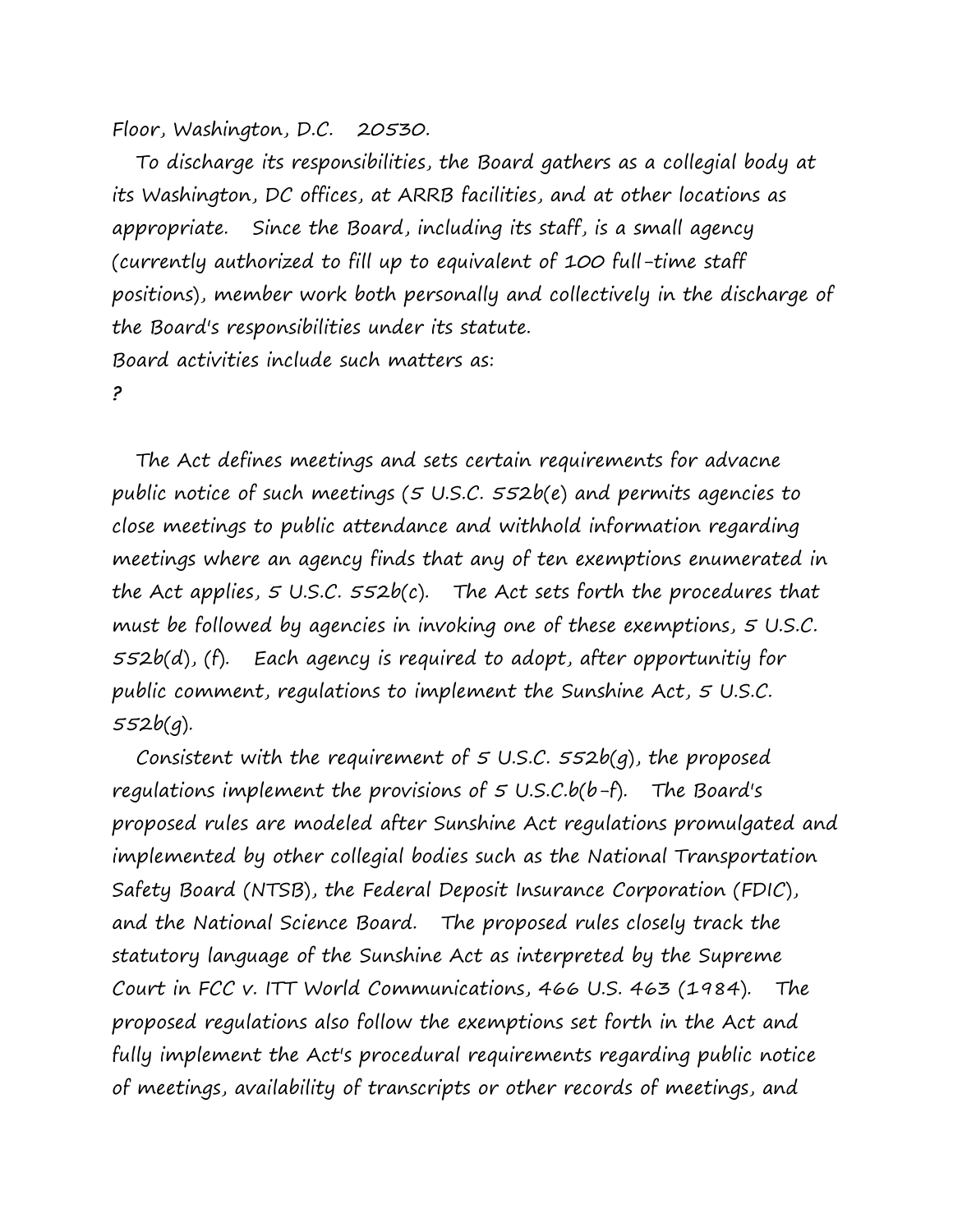### closure of meetings.

### **Paperwork Reduction Act Statement**

 The proposed rule is not subject to the provisions of the Paperwork Reduction Act of 1980 (44 U.S.C. 3501, et seq.) because it does not contain any information collection requirements with the meaning of 44 U.S.C. 3502(4).

# **Regulatory Flexibility Act Certification**

 As required by the Regulatory Flexibility Act of 1980, 5 U.S.C. 601-12), the Board certifies that this rule, if adopted, will not have a significant economic impact upon a substantial number of small entities and that, therefore, a regulatory flexibility analysis need not be prepared. 5 U.S.C. 605(b). The proposed rule would not impose any obligations, including any obligations on "small entities," as set forth in  $5$  U.S.C. 601(3) of the Regulatory Flexibility Act, or within the definition of "small business," as found in 15 U.S.C. 632, or within the Small Business Size Standards in regulations issued by the Small Business Administration and codified in 13 CFR part 121. Since the impact of the proposed rule is confined to the Board, the proposed rule does not fall within the purview of the Regulatory Flexibility Act.

## **List of the Subjects in XX CFR Part XXXX**

Sunshine act.

### **The Proposed Regulations**

 Accordingly, title 10 of the Code of Federal Regulations is proposed to be amended by establishing a chapter XVII consisting of part 1704 to read as follows:

**Chapter XVII-Assasination Records Review Board**

**PART 1704-RULES IMPLEMENTING THE GOVERNMENT IN THE SUNSHINE ACT**

Sec.

1704.X Applicability.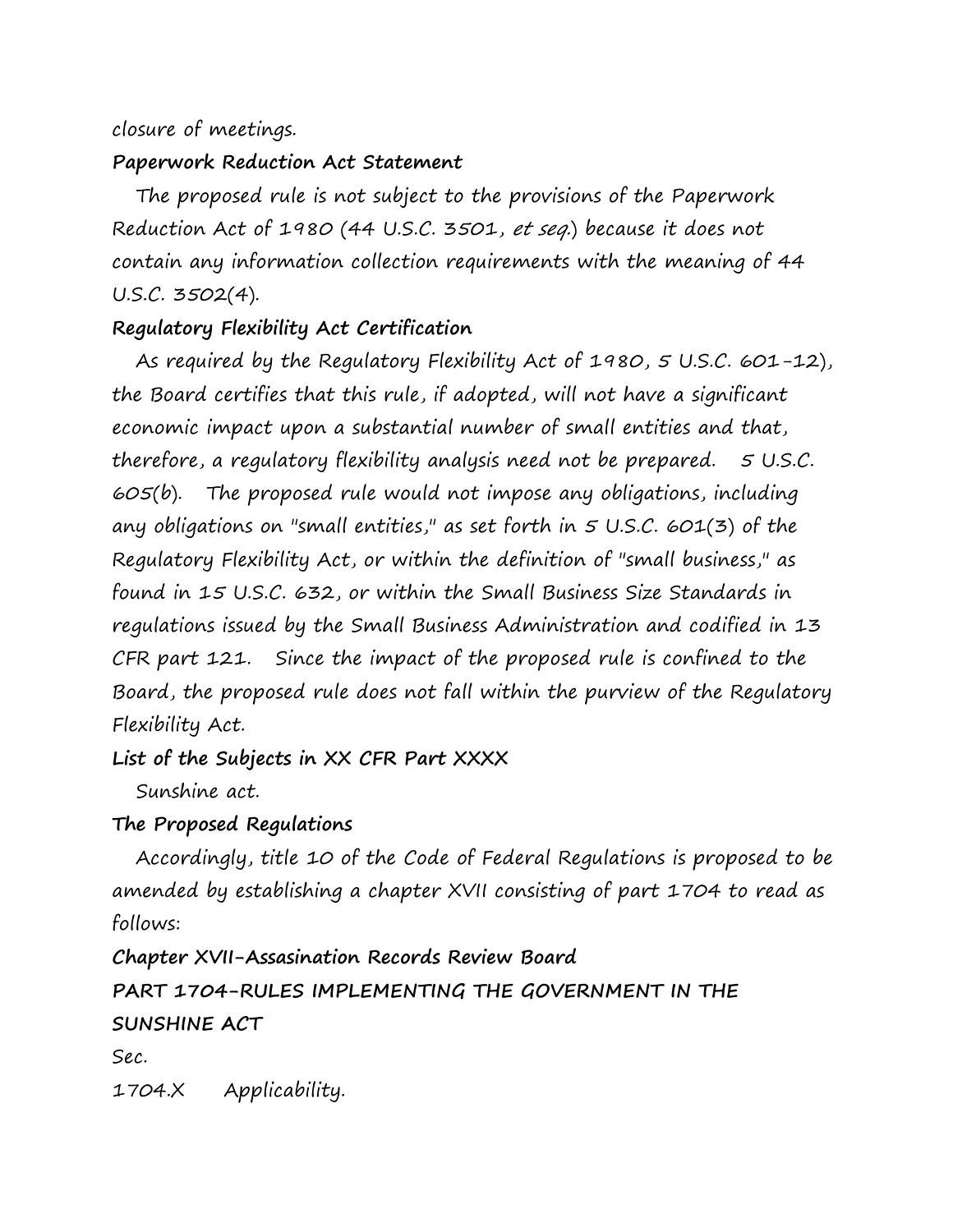1704.X Definitions.

1704.X Open meetings requirement.

1704.X Grounds on which meetings may be closed or information may be

withheld.

1704.X Procedures for closing meetings, or withholding information, and request

by affected persons to close a meeting.

1704.X Procedures for public announcement of meetings.

1704.X Changes following public announcement.

1704.X Transcripts, recordings, or minutes of closed meetings.

1704.X Availability and retention of transcripts, recordings, and minutes and

applicable fees.

1704.XX Severability.

**Authority:** 5 U.S.C. 552b; 42 U.S.C. 2286, 2286b(c).

#### **§ XXXX.X Applicability.**

 (a) This part implements the provisions of the Government in the Sunshine Act (5 U.S.C. 552b). These procedures apply to meetings, as defined herein, of the Members of the Assasination Records Review Board (Board). The Board may waive the provisions set forth in this Part to the extent authorized by law.

 (b) Requests for all documents other than the transcripts, recordings, and minutes described in XXXX.X shall be governed by Board regulations pursuant to the Freedom of Information Act (5 U.S.C. 552).

#### **XXXX.2 Definitions.**

As used in this part:

 Chairman means the Member designated by the President to serve in said position, pursuant to 42 U.S.C. 2286(c).

General Counsel means the Board's principal legal officer, or an attorney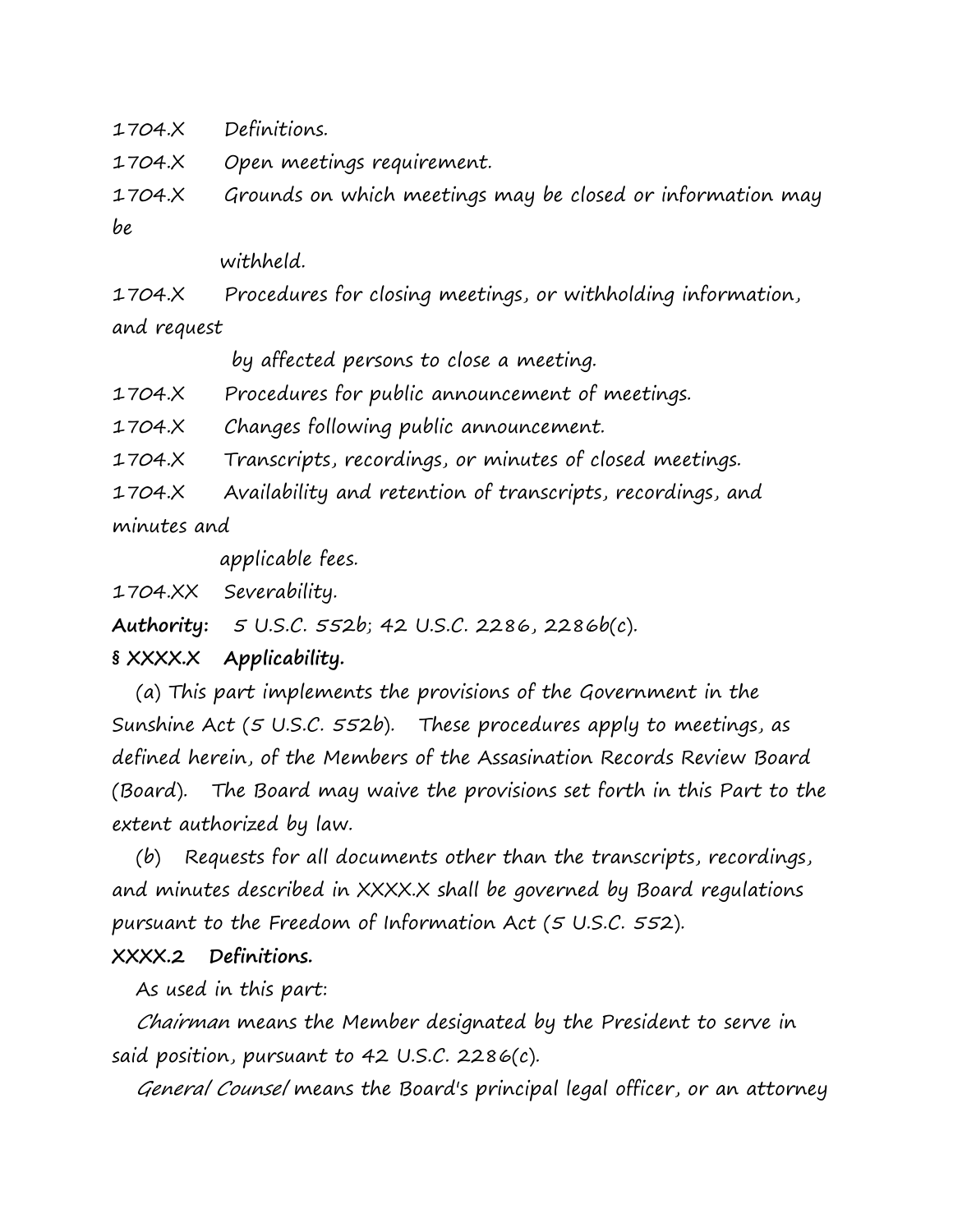serving as Acting General Counsel.

 Meeting means the deliberations of three or more Members where such deliberations determine or result in the joint conduct or disposition of official Board business. A meeting does not include:

 (1) Notation voting or similar consideration of business, whether by circulation of material to the Members individually in writing or by a polling of the Memberss individually by telephone.

(2) Action by three or more Members to:

 (i) Open or to close a meeting or to release or to withhold information pursuant to § XXXX.5;

(ii) Set an agenda for a proposed meeting(s);

 (iii) Call a meeting on less than seven days' notice as permitted by § XXXX.6(b); or

 (iv) Change the subject matter or the determinations to open or to close a publicly announced meeting under § XXXX.7(b).

 (3) A session attended by three or more Members for which the purpose is to have the Board's staff or expert consultants to the Board brief or otherwise provide information to the Board concerning any matters within the purview of the Board under its authorizing statute, provided that the Board does not engage in deliberations that determine or result in the joint conduct of disposition of official Board business on such matters.

 (4) A session attended by three or more Member for which the purpose is to have the Assasination Records Review Board or other persons or organizations brief or otherwise provide information to the Board concerning any matter within the purview of the Board under its authorizing statute, provided that the Board does not engage in deliberations that determine or result in the joint conduct or disposition of official Board business on such matters.

 (5) A gathering of Members for the purpose of holding informal preliminary discussions or exchange of views which do not effectively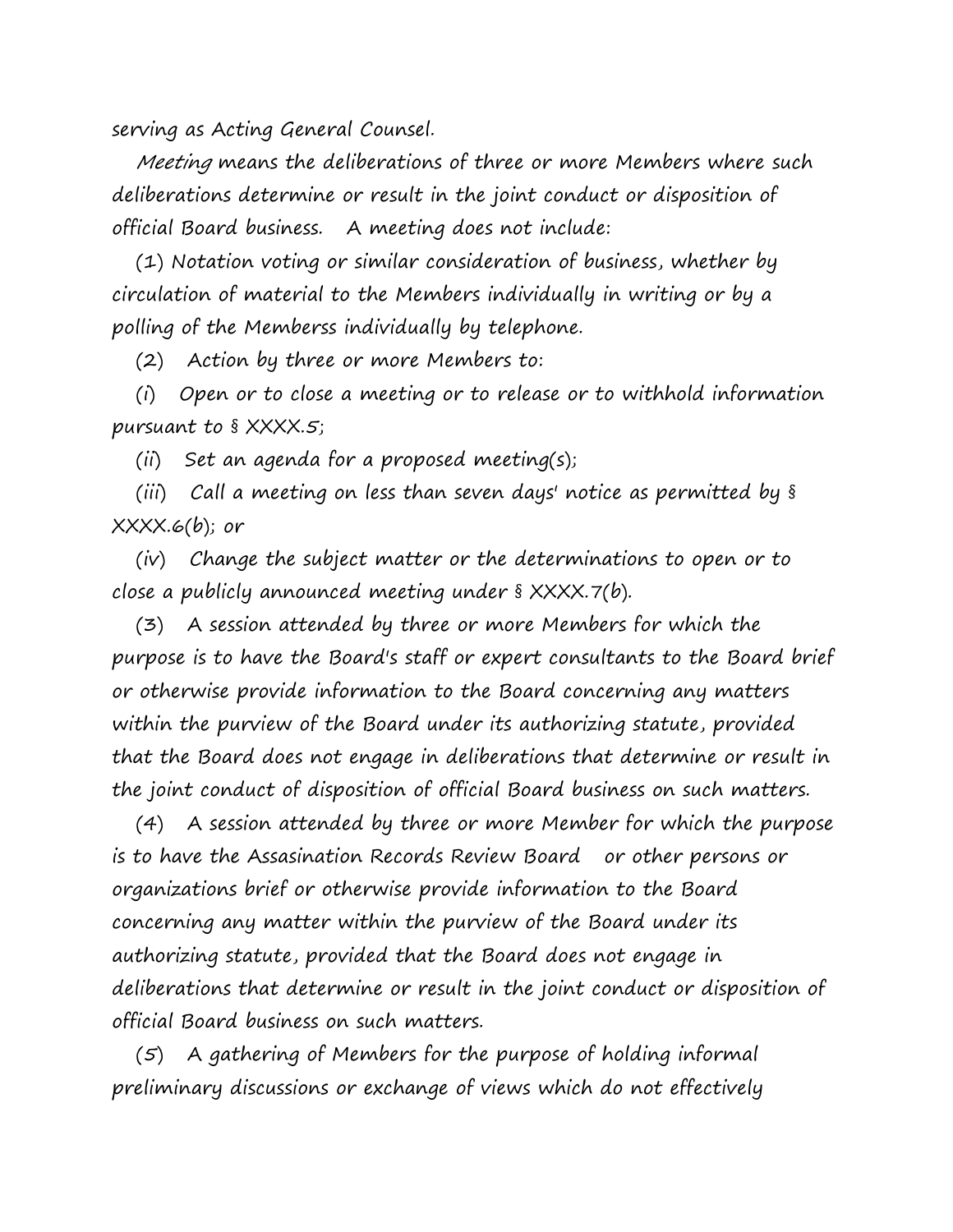predetermine official action.

 Member means an individual duly appointed and confirmed to the collegial body, known as "the Board."

 Presiding Officer means the Chairman or any other Member authorized by the Board to hold meetings.

### **§ XXXX.3 Open meetings requirement.**

 Any meetings of the Board, as defined in § XXXX.2, shall be conducted in accordance with this part. Except as provided in § XXXX.4, the Board's meetings, or portions thereof, shall be open to public observation.

**§ XXXX.4 Grounds on which meetings may be closed or information may be withheld.**

 Except in a case where the Board finds that the public interest requires otherwise, a meeting may be closed and informatino pertinent to such meeting otherwise required by §§ XXXX.5, XXXX.6, and XXXX.7 to be disclosed to the public may be withheld if the Board properly determines that such meeting or portion thereof or the disclosure of such information is likely to:

(a) Disclose matters that are:

 (1) Specifically authorized under criteria established by an Executive Order to be kept secret in the interests of national defense or foreign policy; and

(2) In fact properly classifed pursuant to such Executive order;

 (b) Relate solely to the internal personnel rules and practices of the Board;

 (c) Disclose matters specifically exempted from disclosure by statute (other than 5 U.S.C. 552): Provided, That such statute:

 (1) Requires that the matters be withheld from the public in such a manner as to leave no discretion on the issue; or

 (2) Establishes particular criteria for withholding or refers to particular types of matters to be withheld.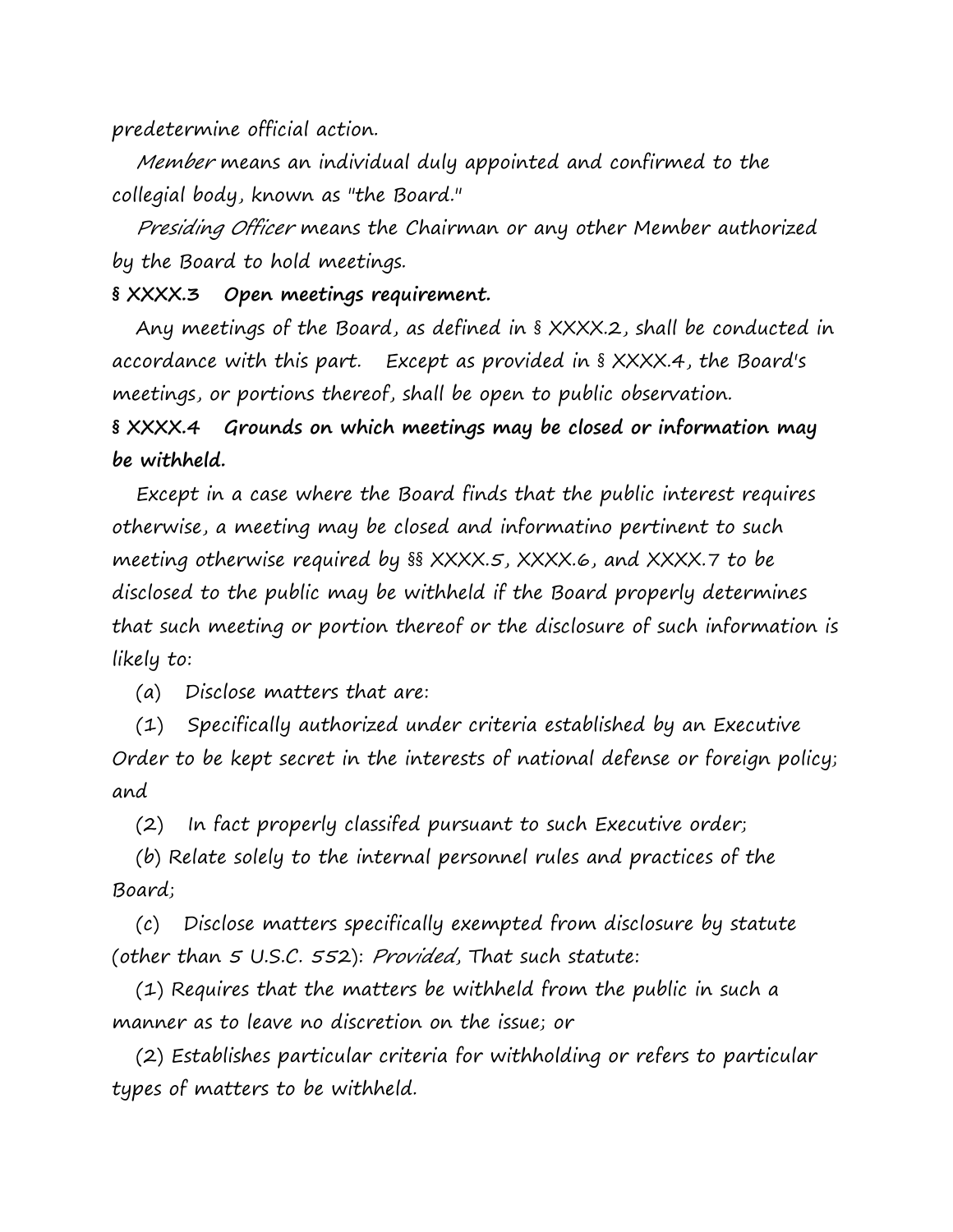(d) Disclose trade secrets and commercial or financial information obtained from a person and priviledged or confidential;

 (e) Involve accusing any person of a crime, or formally censuring any person;

 (f) Disclose information of a personal nature where disclosure would constitute a clearly unwarranted invasion of personal privacy;

 (g) Disclose investigatory records compiled for law enforcement purposes, or information which, if written, would be contained in such records, buth only to the extent that the production of such records or information would:

(1) Interfere with enforcement proceedings;

 (2) Deprive a preson of a right to a fair trial or an impartial adjudication;

(3) Constitute an unwarranted invasion to personal privacy;

 (4) Disclose the identity of a confidential source and, in the case of a record compiled by a criminal law enforcement authority in the course of a criminal investigation, or by an agency conducting a lawful national security intelligence investigation, confidential information furnished only by the confidential source;

(5) Disclose investigative techniques and procedures; or

(6) Endanger the life or physical safety of law enforcement personnel;

 (h) Disclose informatino the premature disclosure of which would be likely to significantly frustrate implementation of a proposed action of the Board, except that this subsection shall not apply in any instance where the Board has already disclosed to the public the content or nature of its proposed action, or where the Board is required by law to make such disclosure on its own initiative prior to taking final action such proposal;

 (i) Specifically concern the Board's issuance of a subpoena, or the Board's participation in a civil action or proceeding, an action in a foreign court or international tribunal, or an arbitration, or the initiation, conduct,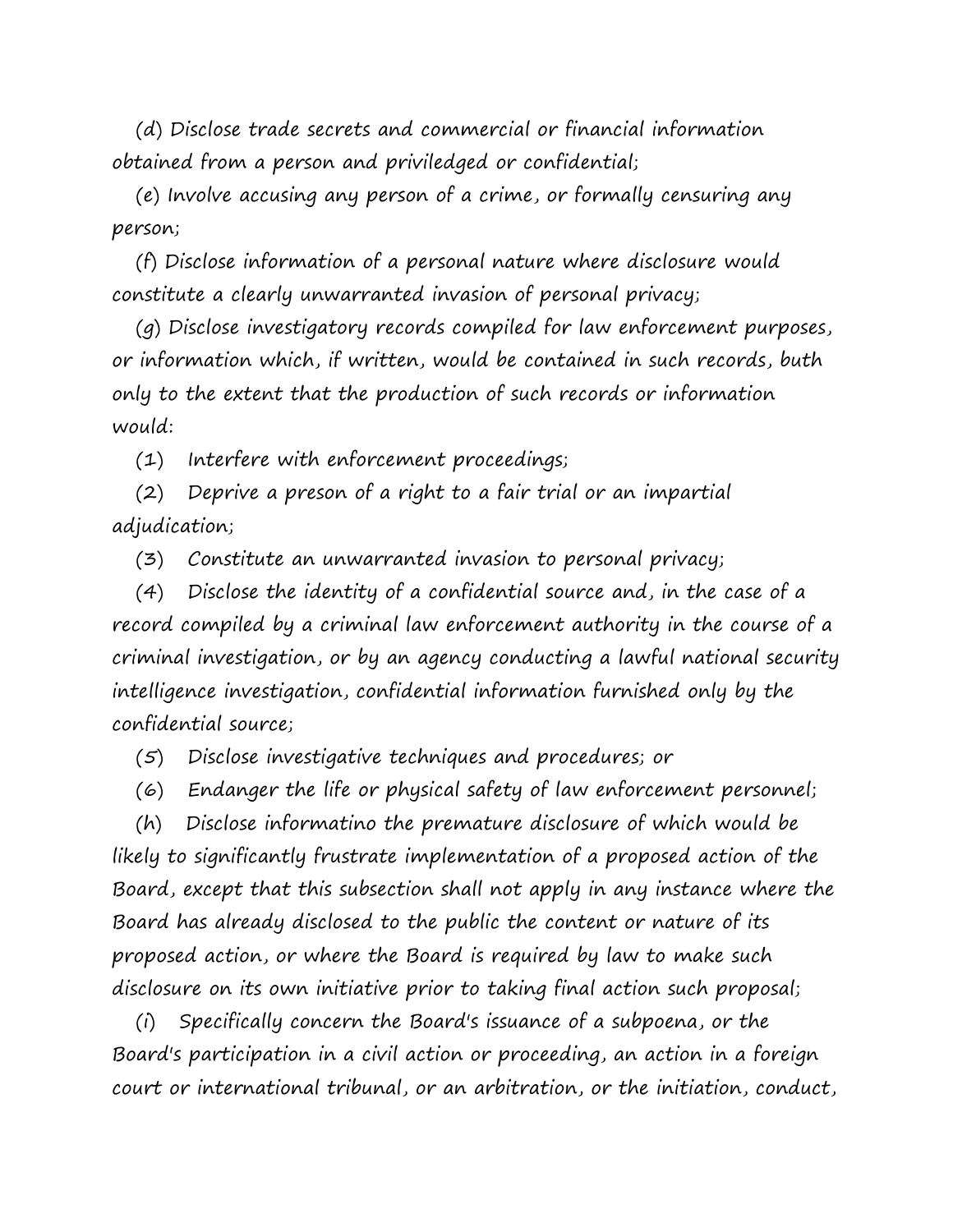or disposition byt he Board of a particular case of formal agency adjudication pursuant to the procedures in 5 U.S.C. § 554 or otherwise involving a determination on the record after opportunity for a hearing; or

 (j) Disclose other information for which the Government in the Sunshine Act provides an exemption to the open meeting requirements of the Act.

**§ XXXX.5 Procedures for closing meetings, or withholing Information, and requests by affected persons to close a meeting.**

 (a) A majority of all Members may vote to close a meeting or withold information pertaining to that meeting. A separate vote shall be taken with respect to any action under  $\frac{8}{1}$  XXXX.4. A majority of the Board may act by taking a single vote with respect to a series of meetings, a portion or portions of which are proposed to be closed to the public, or with respect to any information concerning such series of meetings, so long as each meeting in such series involves the same particular subject matters and is scheduled to be held no mor4e than thirty days after the intital meeting in such series. Each Member's vote under the paragragh shall be recorded and proxies are not permitted.

 (b) Any person whose interest may be directly affected if a portion of a meeting is open may request the Board to close that portion of any of the grounds referred to in § XXXX.4 (e), (f), or (g). Requests, with resons in support therof, should be submitted to the Gereral Counsel, ARRB, 600 E Street NW, 2nd Floor, Washington, DC 20530. On motion of any Member, the Board shall derermine by recorded vote whether to grant the request.

 (c) Within one working day of any vote taken pursuant to this section, the Board shall make available a written copy of such vote reflecting the vote of each Mamber on the question, and if a portion of a meeting is to be closed to the public a full written explanation of its action closing thje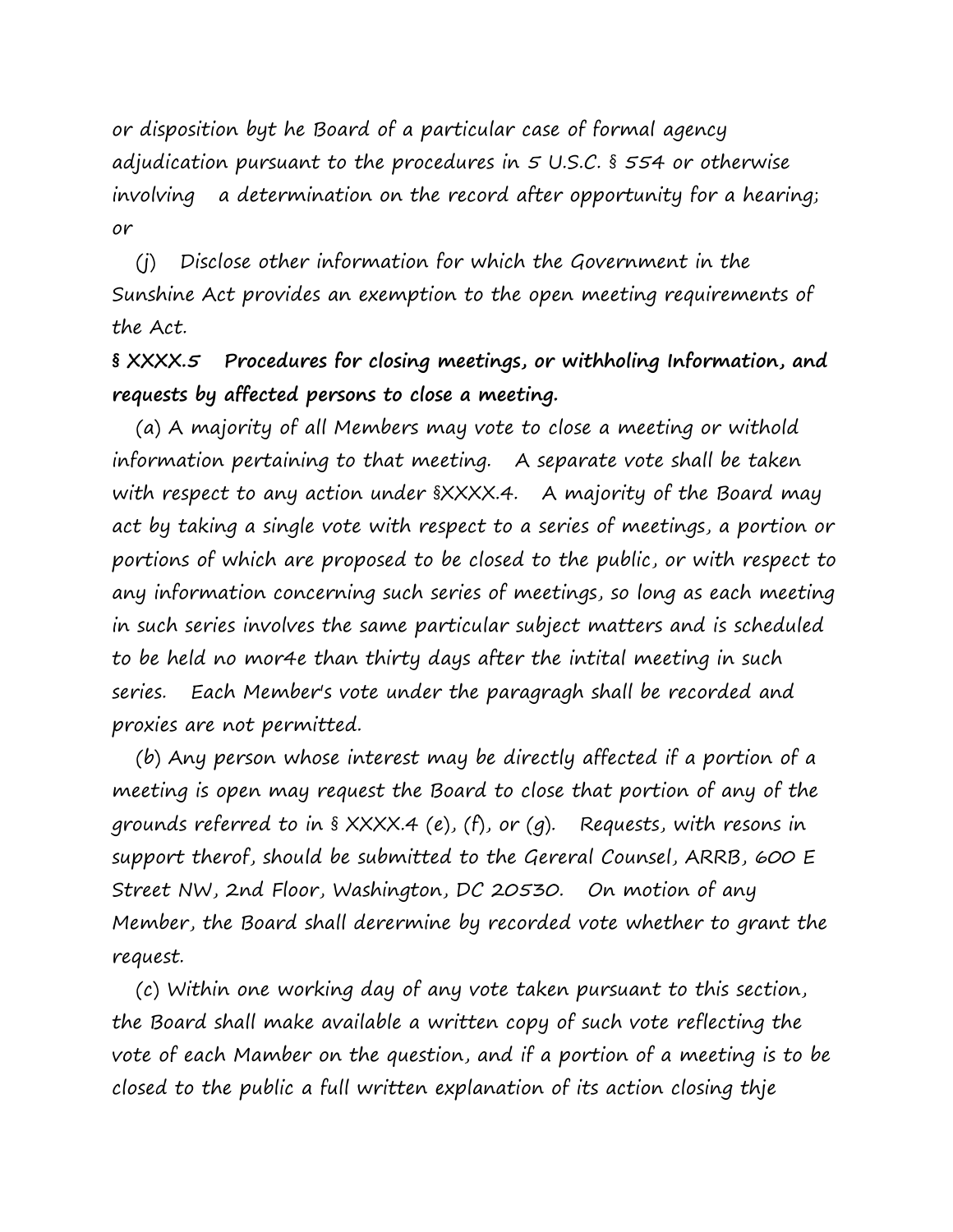meeting and a list of all persons expected to attend and their affiliation.

 (d) Before every closed meeting, the General Cousel of the Board shall publicly certify that, in his or her opinion, the meeting may be closed to the public and shall state each relevant exemptive provisions. A copy of such certificaton, together with the statement setting forth the time and place of the meeting and the persons present, shall be retained by the Board as apart of the transcript, recording, or minutes required by § XXXX.8.

**§ XXXX.^ Procedures for public announcement of meetings.**

 (a) For each meeting, the Board shall make public announcement, at least one week before the meeting, of the:

- (1) Time of the meeting;
- (2) Place of the meeting;
- (3) Subject matter of the meeting;
- (4) Wheter the meeting is to be open or closed; and

 (5) The name and business telephone number of the official designated by the Board to respond to requests for information about the meeting.

 (b) The one week advance notice required by paragraph (a) of this section may be reduced only if:

 (1) A majority of all Members determines by recorded vote that Board business requires that such meeting be scheduled in less than seven days; and

 (2) The public announcement required by paragraph (a) of this section is made at the earliest practicable time.

 (c) Immediately following each public announcement required by this section, or by §XXXX.7, the Board shall submit a notice of public announcement for publication in the **Federal Register**.

### § **XXXX.7 Changes following public announcement.**

 (a) The time or place of a meeting may be changed following the public announcement only if the Board publicly announces such change at the earliest possible practicable time. Members need not approve such change.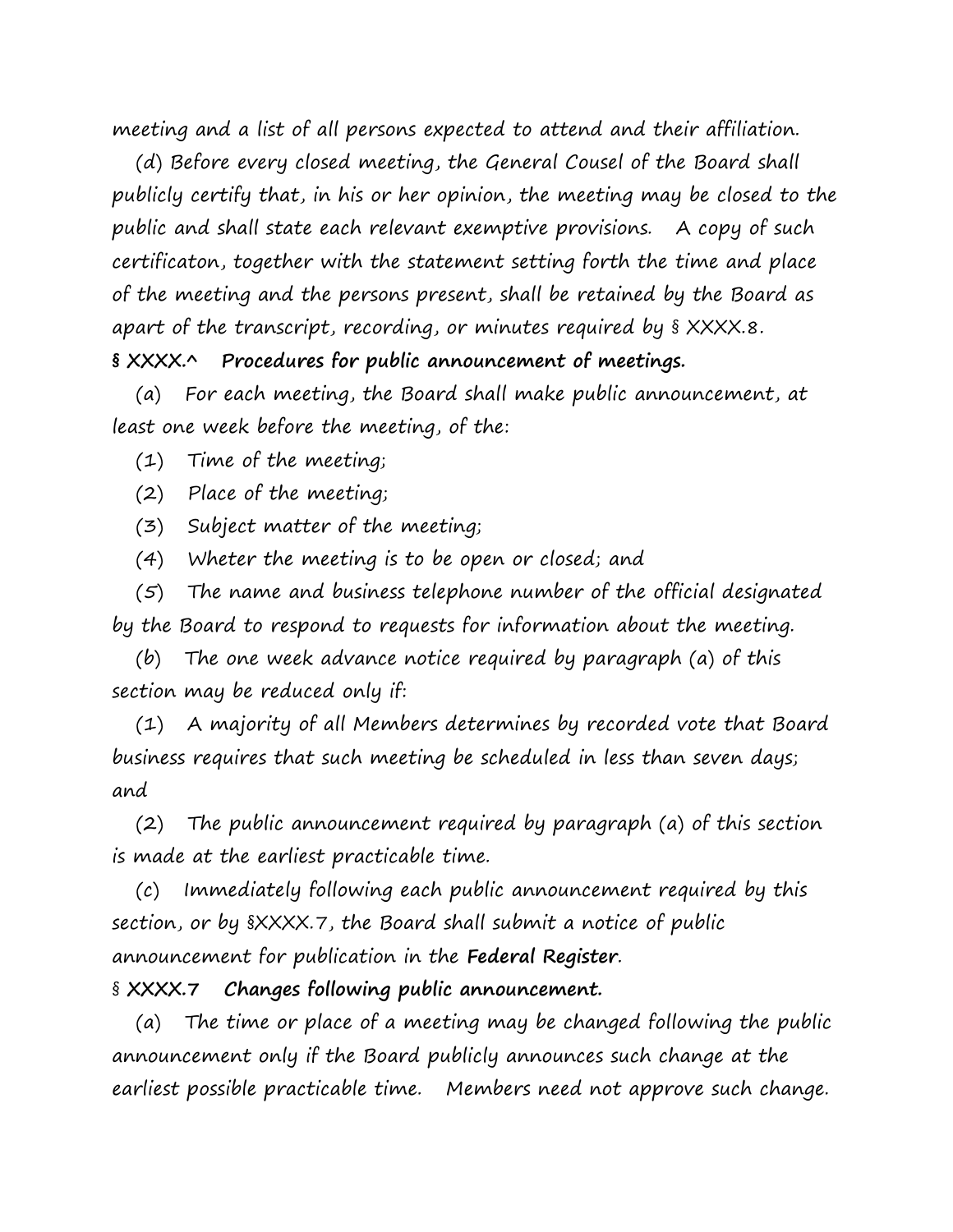(b) The subject matter of a meeting or the determination of the Board to open or to close a meeting, or a portion thereof, to the public my be changed following the public announcement if:

 (1) A majority of all Members determines by recorded vote that Board Business so requires and that no earlier announcement of the change was possible; and

 (2) The Board publicly announces such change and the vote of each Member thereon at the earliest practicable time.

 (c) The deletion of any subject matter announced for a meeting is not a change requiring the approval of the Board under paragraph (b) of this section.

### **§ XXXX.8 Transcripts, recordings, or minutes of closed meetings.**

 Along with the General Counsel's certification and presiding officer's statement referred to in §XXXX.5(d), the Board shall maintain a complete transcript or electronic recording adequate to record fully the proceedings of each meeting, or a portion thereof, closed to the public. The Board may maintain a set of minutes in lieu of such transcript or recording for meetings closed pursuant to §XXXX.4(i). Such minutes shall fully and clearly describe all matters discussed and shall provide a full and accurate summary of any actions taken, and the reasons therefor, including a description of each of the views expressed on any item and the record of any rollcall vote.

# **§ XXXX.X Availability and retention of transcripts, recordings, and minutes, and applicable fees.**

 The Board shall make promptly available to the public the transcript, electronic recording, or minutes of the discussion of any item on the agenda or of any testimony received at a closed meeting, except for such item, or items, of discussion or testimony as determined by the Board to contain matters which may be withheld under the exemptive provisions of §XXXX.4. Copies of the nonexempt transcript or minutes, or transaction of such